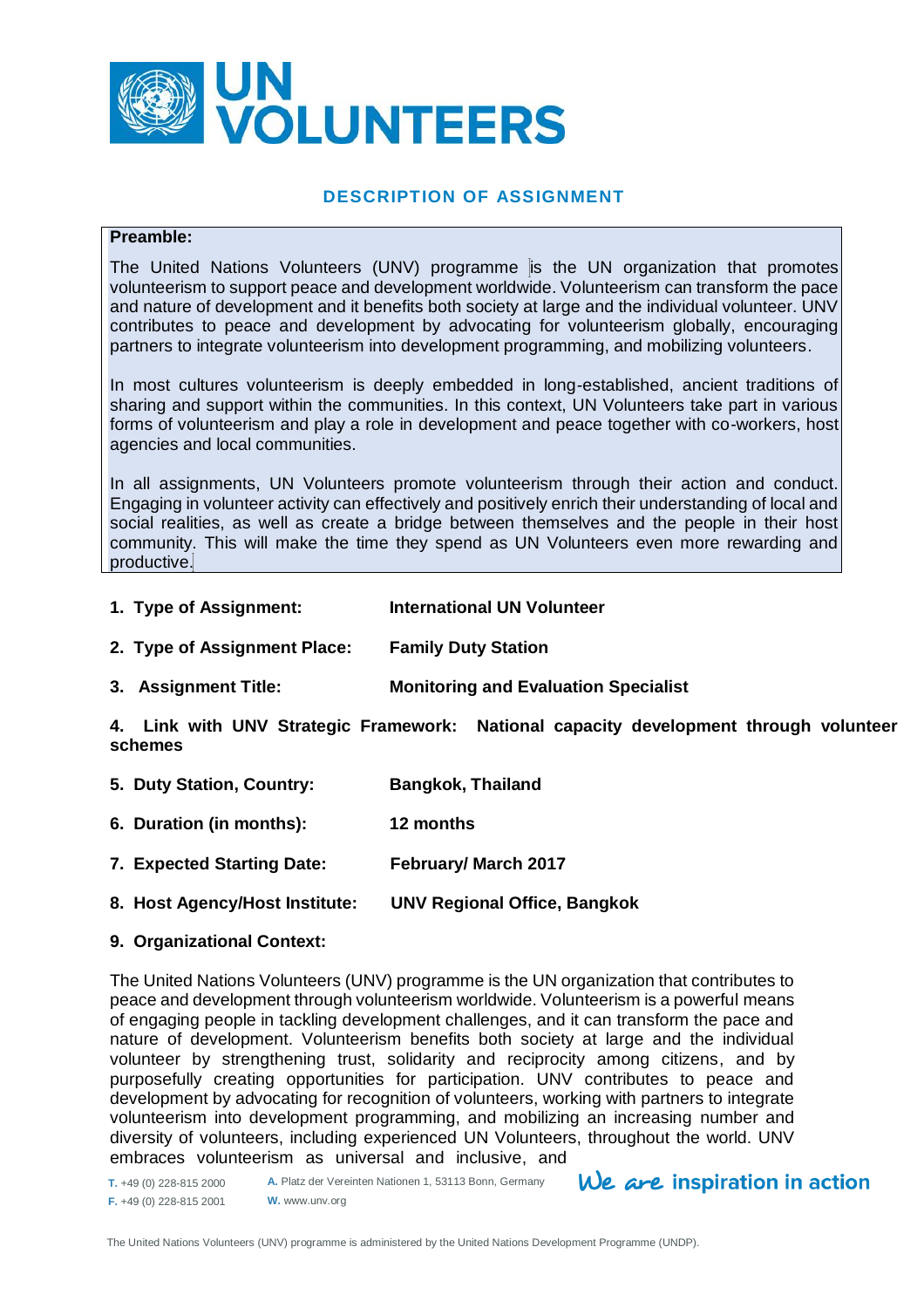

recognizes volunteerism in its diversity as well as the values that sustain it: free will, commitment, engagement and solidarity. UNV engaged 6,351 UN Volunteers in 2013, on a total of 6,459 assignments. UNV is headquartered in Bonn, Germany and has Field Unit presence in about 69 countries.

The UNV Regional Offices is a pilot initiative currently being implemented in three locations, Bangkok, Nairobi and Panama and expected to be expanded to other regions. It is composed of a Regional Manager and 4 to 5 international UN Volunteers and 1 Programme Associate. At UNV HQ level the UN Regional Office is headed by the Chief of Programme Coordination. The key objectives of the Regional Office are: (i) provide high quality programme advisory support to the Field Units and partners; (ii) establish strategic partnership with UN entities, Government, Regional Bodies, Civil Society Organisations and Volunteer Involving organizations to position UNV at the regional level; (iii) effective advocacy and promotion of volunteerism at the regional level through conferences, for a, networking, etc. Within the context of the UNV Strategic Framework (2014-2017) and the UNV Youth Volunteering Strategy (2014-2017) and their implementation through the Global Programmes the international UN Volunteers under the Regional Offices will work in the five priority areas where volunteerism has a transformational and cumulative impact on the lives of people as indicated in the five focus areas above.

#### **Brief Project Description:**

The UNV Strategic Framework 2014-2017 advocates for the effective enhancement of the capacity of UNV Field Units based at the country level with high quality programme advisory support through a regional office. The Strategic Framework informs the Global Programmes in the following focus areas: a) Access to Basic Social Services, b) Community resilience for environment and disaster risk reduction, c) peacebuilding, d) Youth and National capacity building through volunteer schemes. Within the context of the UNV Strategic Framework and though the Global Programmes, the UNV Regional Offices are to provide high quality programmatic support and establish strategic partnerships at the regional level to promote volunteerism for peace and development in their respective regions.

#### **10. Description of tasks:**

Under the direct supervision of UNV Regional Manager, who is the head of the UNV Regional Office and in close consultation with RMSS in UNV HQ, the UN Volunteer Monitoring and Evaluation Specialist will undertake the following tasks:

### 1) Build capacities and support implementation of UNV's Results-based Management (RBM)

- Building on UNV RBM framework, support UNV RO and Field Units in Asia and the Pacific Region in implementing RBM including long-term and annual plans, M&E plans and activities, establish an M&E system and guideline across the RO programmes/projects, including a set of baseline, indicators, targets, means of verification and reporting tools
- Act as UNV's regional RBM focal point and ensure implementation of the UNV RBM framework from regional perspective, including collection and analysis of data, and based on reports submitted by the partners, monitor indicators on a regular basis,

**T.** +49 (0) 228-815 2000 **F.** +49 (0) 228-815 2001

**A.** Platz der Vereinten Nationen 1, 53113 Bonn, Germany **W.** www.unv.org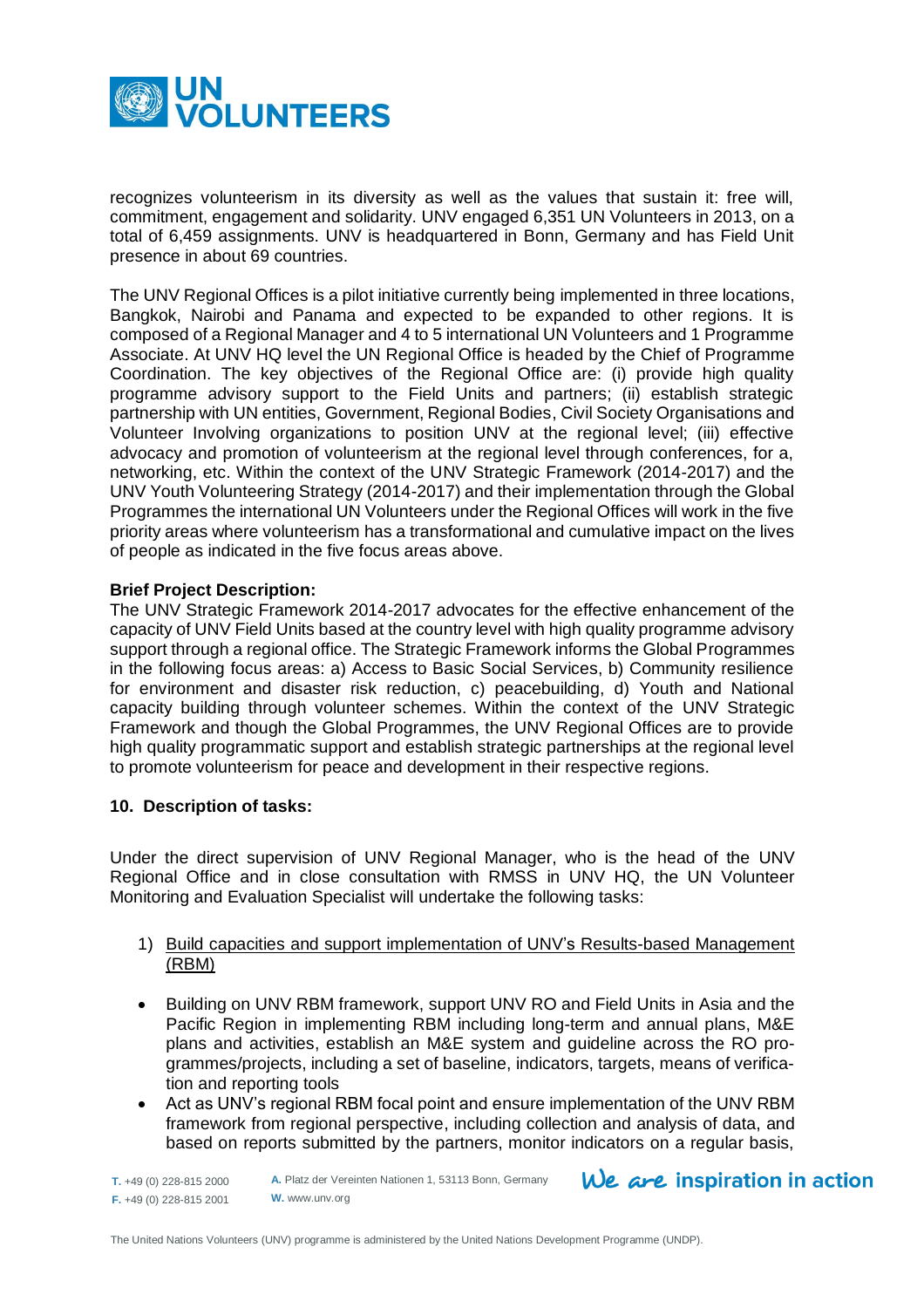

the frequency being set according to the level of results intended to be measured (outputs vs outcomes) and the utilization to be done (monitoring vs evaluation);

- Contribute to the reviews of UNDAF+ and the development of the new UNDAF;
- Support the development and implementation of project/programme M&E frameworks in accordance with UNDP programming policies and procedures, [monitoring and evaluation plans should be adapted to project context, as needed];
- Liaise with UNV RMSS to provide M&E technical support and/or capacity building for the RO, FUs in Asia and the Pacific Region and the counterparts involved in the UNV Programmes/projects.
- 2) Monitoring and Evaluation of UNV Programmes and Projects
- Establish relevant project and programme baselines by collecting baseline data in cooperation with respective stakeholders
- Track consolidated results (i.e. outcome level monitoring), lessons and risks, analyse these to determine programmatic efficiency and effectiveness, identify bottlenecks, delays and other challenges and advise the Programme Specialists and Regional Manager on lines of action;
- Participate as required in monitoring visits to assess the implementation quality of activities and progress towards the results and to formulate concrete recommendations to ensure the achievement of the expected results;
- On an annual basis, and more regularly if appropriate, review risks and assumptions to achieve the agreed programme results, including monitoring of perceptions at the implementing level and advise the Programme Specialists and Regional Manager accordingly, in addition to ongoing re-alignments in response to real-time monitoring;
- Provide support to project teams for decentralized evaluations, including both the mid-term and final evaluations of the programmes/projects.
- Ensure the implementation of evaluation findings and recommendations to improve the programme implementation as to achieve the expected results and the impact of the programme for the targets, including the facilitation of a management response to the evaluations.
- 3) Reporting:
- Support the work of the Regional Manager and Programme Specialists, including consolidation and submission of narrative reports and coordinating the monitoring of annual targets;
- Ensure the consolidation of:
	- $\circ$  A quarterly progress report for internal purposes, at the end of the first, second, and third quarter, as to monitor the implementation of the annual work plan, the risks and main issues, and to evaluate the progress towards the expected outputs.
	- o An annual report, at the end of the calendar year, to monitor the completion of the annual work plan (AWP), assess the results achieved towards the expected outputs and outcomes; analyse the major constraints (risks, issues…) that might impact the delivery of results and propose concrete solutions/mitigation measures; analyse key challenges and lessons learned; present the financial reporting; established the AWP for the following year.

**A.** Platz der Vereinten Nationen 1, 53113 Bonn, Germany **W.** www.unv.org

**T.** +49 (0) 228-815 2000 **F.** +49 (0) 228-815 2001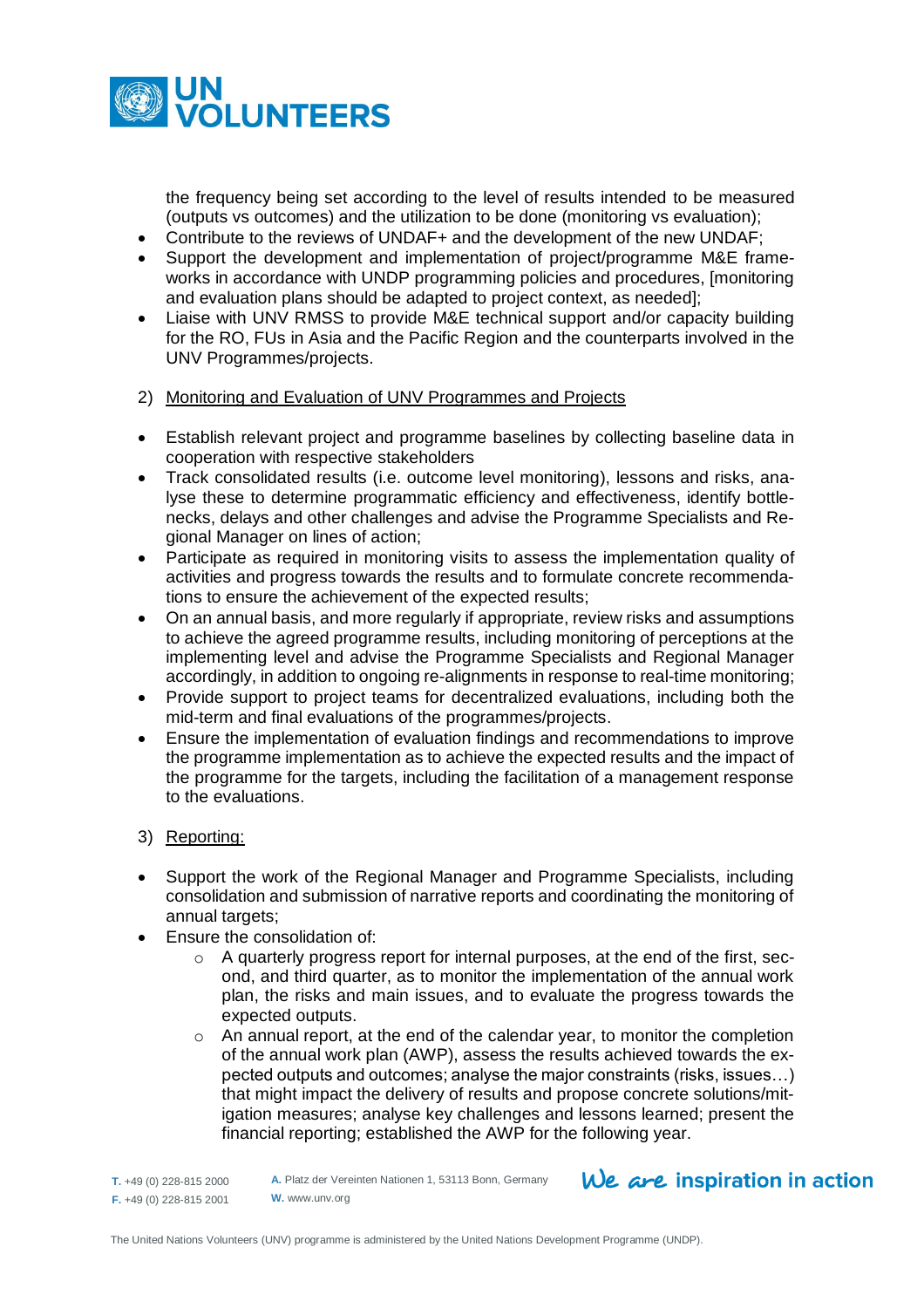

# 4) Knowledge Sharing and Networking:

- Build on thematic linkages between outputs and locations (FUs, programmes/projects' level) and support thematic lessons learning exercises which will also involve counterparts;
- Continuously monitor and consolidate lessons learned to guide changes of delivery in subsequent stages of the implementation of the programmes/projects, and documentation of good practice/case studies;
- Provide updates on the programme results to be reflected and shared to other UNV sections and UN agencies;
- Compile, analyse and interpret data from different sources of relevant UNV and UNV counterparts, and provide a key support on development of reports, publications and advocacy materials.
- Stay abreast of latest developments and innovations on results measurement, M&E tools, big data as well as business intelligence and provide appropriate recommendations for enhancing UNV's RBM and measurement systems.

Furthermore, UN Volunteers are required to:

- Strengthen their knowledge and understanding of the concept of volunteerism by reading relevant UNV and external publications and take active part in UNV activities (for instance in events that mark International Volunteer Day);
- Be acquainted with and build on traditional and/or local forms of volunteerism in the host country;
- Reflect on the type and quality of voluntary action that they are undertaking, including participation in ongoing reflection activities;
- Contribute articles/write-ups on field experiences and submit them for UNV publications/websites, newsletters, press releases, etc.;
- Assist with the UNV Buddy Programme for newly-arrived UN Volunteers;
- Promote or advise local groups in the use of online volunteering, or encourage relevant local individuals and organizations to use the UNV Online Volunteering service whenever technically possible.

# **11. Results/Expected Outputs:**

- Monitoring and Evaluation and Reporting are essential elements of a results based approach, the resource mobilization strategy, as well as risk mitigation. The M&E specialist will lead interagency M&E efforts towards the achievement of the Programme/project results. The results of his/her work impacts on the standing and reputation of the United Nations, the UN participating Organizations, and the donor vis-à- vis the humanitarian community and the national counterparts, as well as impact of the programme for the targeted populations;
- The development of capacity through coaching, mentoring and formal on-the-job training, when working with (including supervising) national staff or (non-) governmental counterparts, including Implementing Partners (IPs);
- Age, Gender and Diversity (AGD) perspective is systematically applied, integrated and documented in all activities throughout the assignment;

**T.** +49 (0) 228-815 2000 **F.** +49 (0) 228-815 2001 **W.** www.unv.org

**A.** Platz der Vereinten Nationen 1, 53113 Bonn, Germany

# $We$  are inspiration in action

The United Nations Volunteers (UNV) programme is administered by the United Nations Development Programme (UNDP).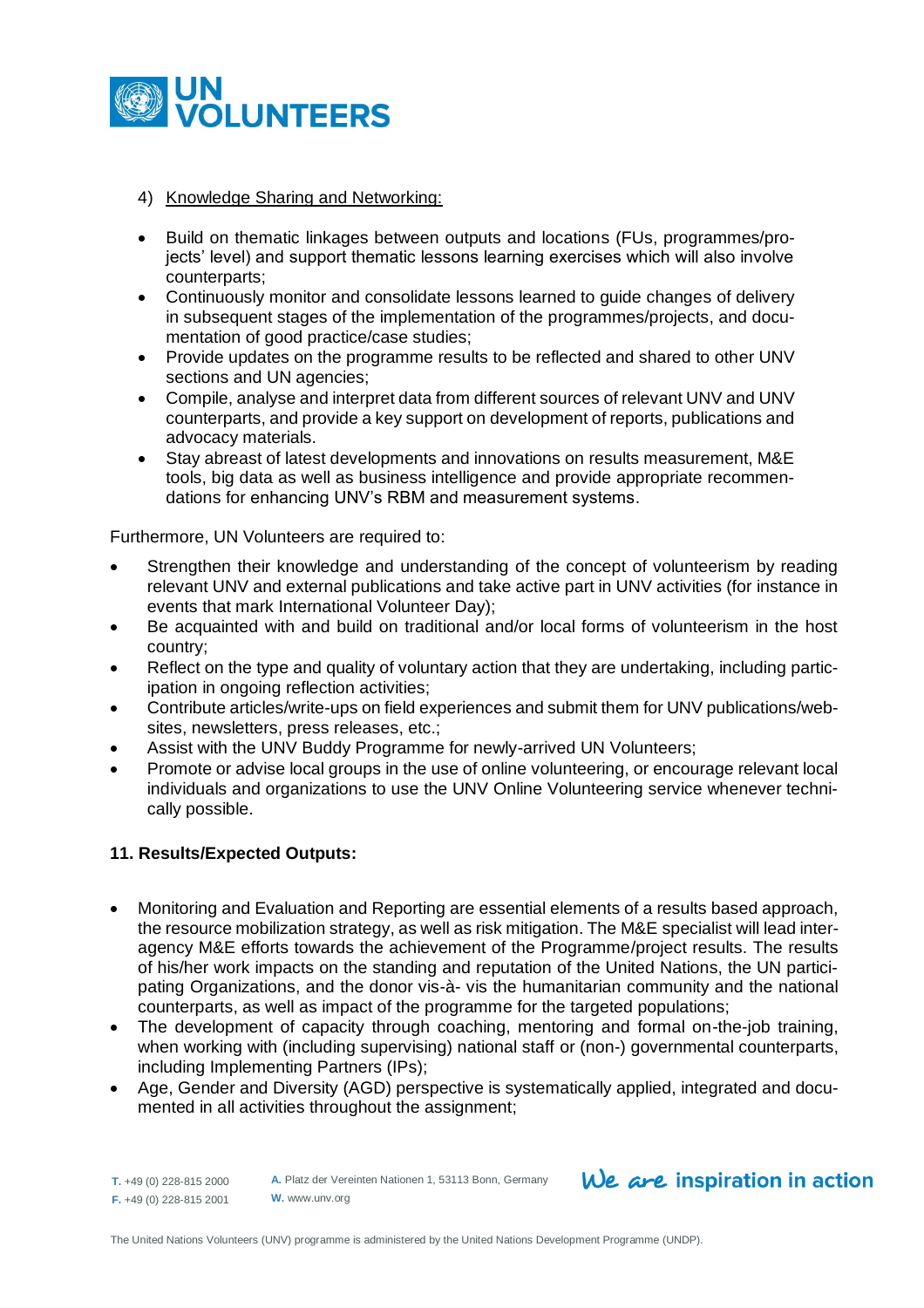

 A final statement of achievements towards volunteerism for peace and development during the assignment, such as reporting on the number of volunteers mobilized, activities participated in and capacities developed.

# **12. Qualifications/Requirements (including competencies, values and skills):**

#### **A) Qualifications, skills, experience:**

#### **Degree level:** Master's degree

**Type of Degree**: Development, Public Administration, Conflict Studies, Gender or related field.

**Years of work experience:** Two years of relevant working experience as indicated below in

experience requirements

- Relevant experience in RBM including project and programme monitoring and evaluation, being progressively responsible for development and implementation of M & E plans;
- Expertise in Results-Based Management (RBM)/ Management for Development Results (MfDR), including development of theories of change/results chains;
- Previous experience working with the UN in conflict and post-conflict settings, as well as humanitarian and/or resilience/recovery activities is an asset;
- Additional experience in program management would be an advantage.

**Language:** Excellent English writing and communication skills.

**Driving license required:** No

**Computer skills:** Advanced computer skills (Microsoft Word, Excel, PowerPoint)

- Experience in office and statistical software packages and handling of web-based management systems;
- Substantive knowledge in planning and monitoring;
- Knowledge and analytical overview of the development realities and challenges in the region;
- Ability to work in teams from a multidisciplinary and cultural background.

# **B) Competencies and values:**

#### **Core Competencies:**

- Demonstrates integrity by modelling the UN's values and ethical standards;
- Promotes the vision, mission and strategic goals of UNDP;
- Displays cultural, gender, religion, race, nationality and age sensitivity and adaptability;

| <b>T.</b> +49 (0) 228-815 2000 | A. Platz der Vereinten Nationen 1, 53113 Bonn, Germany | We are inspiration in action |
|--------------------------------|--------------------------------------------------------|------------------------------|
| $F. +49(0)$ 228-815 2001       | W. www.unv.org                                         |                              |

The United Nations Volunteers (UNV) programme is administered by the United Nations Development Programme (UNDP).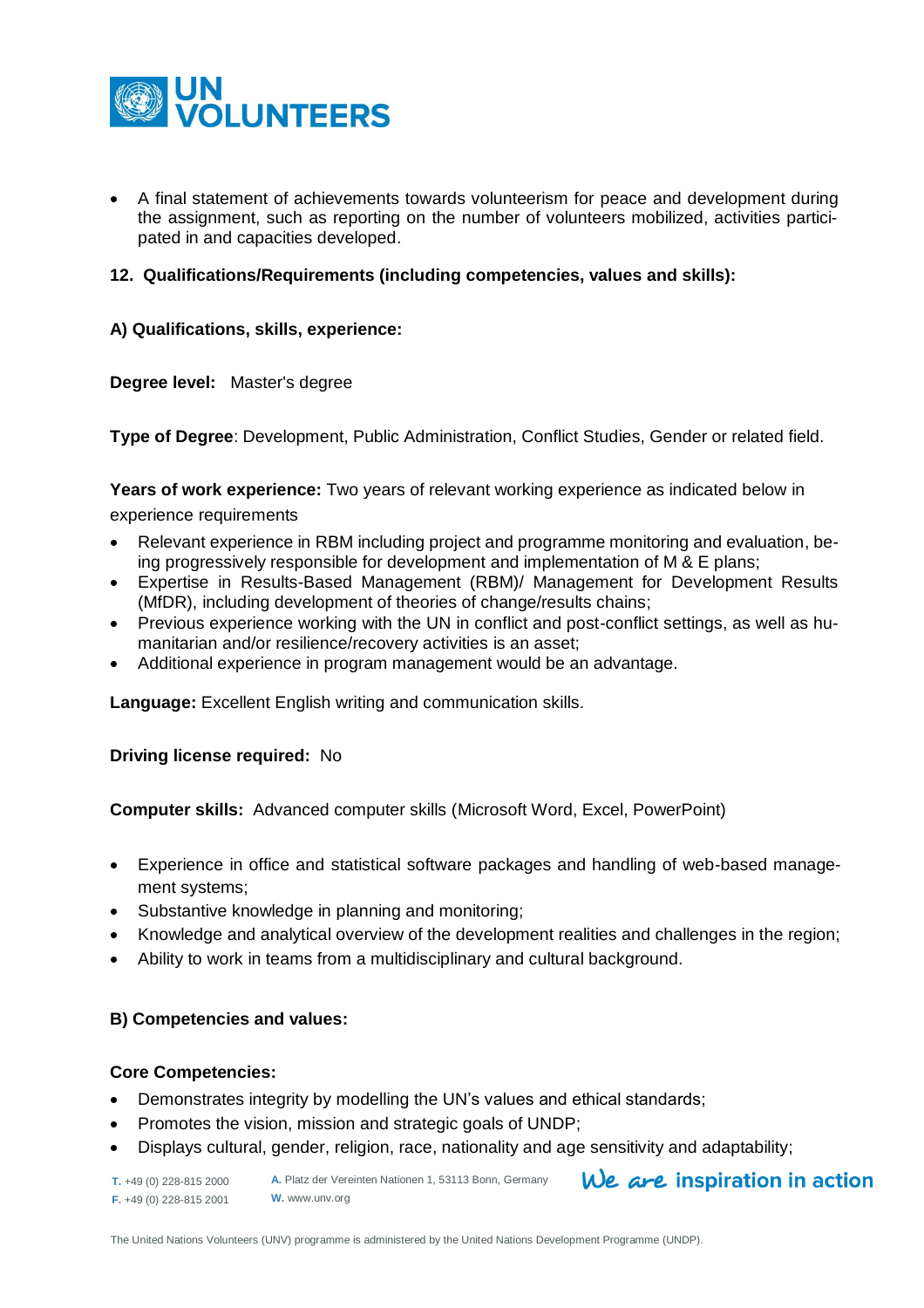

- Treats all people fairly without favouritism;
- Facilitating and encouraging open communication in the team, communicating effectively;
- Demonstrates substantial experience in gender equality. Actively promotes gender equality in all Project activities.

# **Functional and Technical Competencies:**

- Broad knowledge of various monitoring and evaluation tools and methodologies, including both quantitative and qualitative;
- Familiarity with UN M&E standards and good practices, including the UN Evaluation Group (UNEG) Norms and Standards,
- Experience in knowledge and learning management, including experience in clear and succinct communication of data and analysis
- Extensive experience and knowledge in data collection methods and analysis;
- Shares knowledge and experience from within and outside the UN Country Team;
- Encourages UN staff to share knowledge;
- Demonstrates strong knowledge of RBM and programming principles, including Theories of Change of complex project and programmes;
- Coordination Effectiveness; Management and Leadership;
- Ability to apply conceptual models to the design and implementation of UN programme activities;
- Ability to conceptualize issues and analyse data;
- Focuses on impact and result for the client;
- Establishes priorities for activities to ensure optimum use of time and resources; monitors performance against development and other objectives and corrects deviations from the course;
- Capacity to gather comprehensive information on complex problems or situations; evaluates information accurately and identifies key issues required to resolve problems;
- Consistently approaches work with energy and a positive, constructive attitude;
- Demonstrates excellent oral and written communication skills;
- Responds positively to critical feedback and differing points of view;
- Solicits feedback from staff about the impact of his/her own behaviour;
- Experience/familiarity with Project Cycle Management and Risk Management principles.

# **13. Living Conditions:**

Bangkok allowed basic living needs, including accommodation, banking facilities, medical facilities and telecommunications/internet services are readily available. All staple foods can be found in the markets, eg: rice, meat, vegetables, fruit, cooking oil, salt, etc. Many imported goods are available in Bangkok and other places throughout Thailand. Bangkok has many good restaurants with good health standards and most guesthouses provide food. In Thailand the most used means of transportation are taxi or local bus (and, in Bangkok, the elevated train service). Mobile phone is the most dependable tool to be in-touch with colleagues and friends. Internet service is readily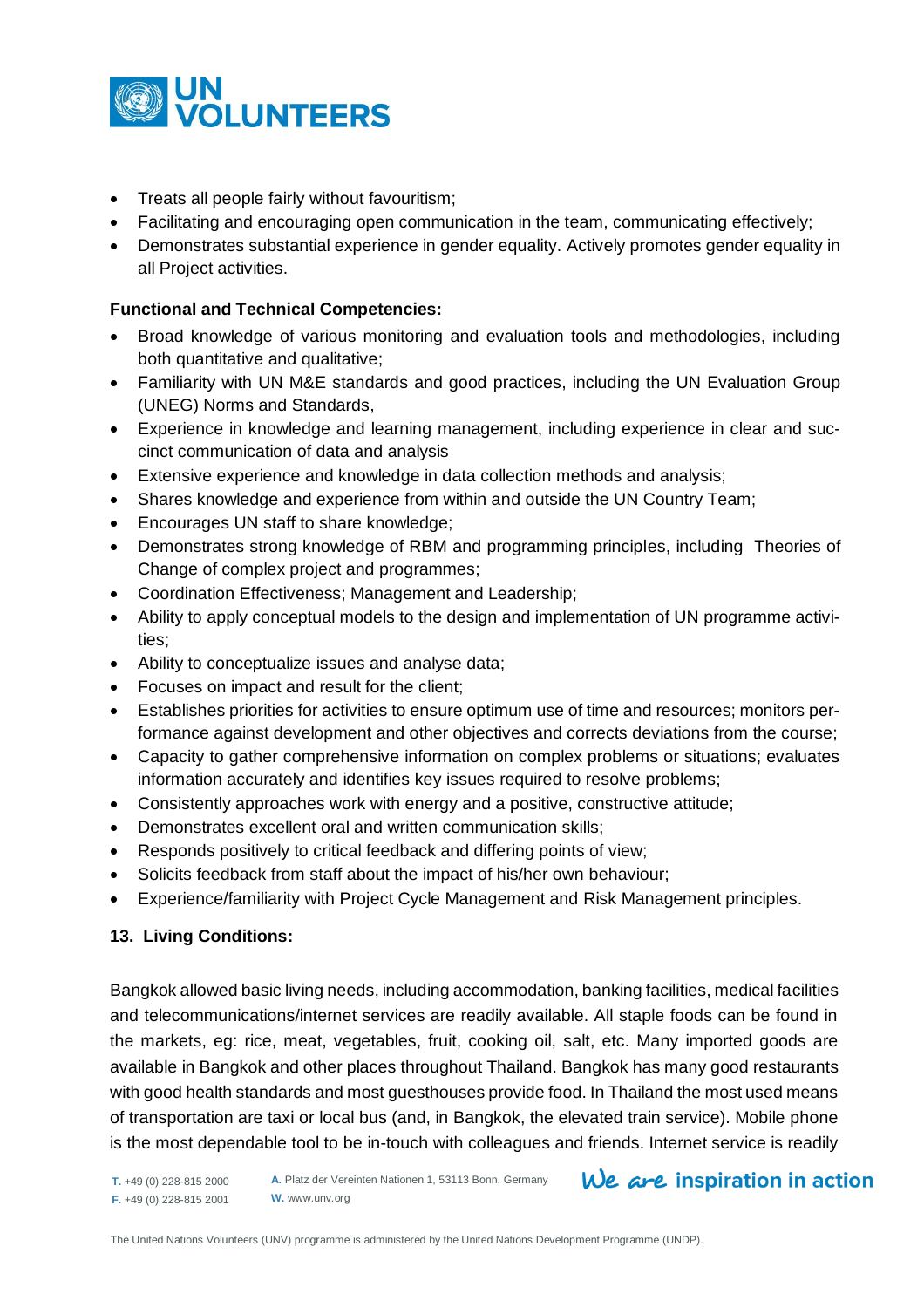

available and affordable at most apartment complexes. ATMs are everywhere in Thailand and Western cards can usually be used to withdraw Thai Baht.

For those with children, schooling options in Bangkok are to be well evaluated and determined before taking your children at duty station. School fees and area really depends on your preferences. Admission fee for school in Thailand ranges from \$3,000 - \$9,000 and tuition fee from \$5,500 - \$25,533 (per annum). Depending on educational quality and the area which comes with price tags, you may need to explore more on schools to find out what they could offer that serves the needs of your children. No specific allocation is available for schooling and Volunteers will need to bare the entire costs.

# **14. Conditions of Service for international UN Volunteers:**

The duration of your assignment is 12 months.

A volunteer receives a Volunteer Living Allowance (VLA) which is composed of the Monthly Living Allowance (MLA) and a Family Allowance (FA) for those with dependents (maximum three).

The Volunteer Living Allowance (VLA) is paid at the end of each month to cover housing, utilities, transportation, communications and other basic needs. The VLA can be computed by applying the Post-Adjustment Multiplier (PAM) to the VLA base rate of US\$ 1,571. The VLA base rate is a global rate across the world, while the PAM is duty station/country-specific and fluctuates on a monthly basis according to the cost of living. This method ensures that international UN Volunteers have comparable purchasing power at all duty stations irrespective of varying costs of living. The PAM is established by the International Civil Service Commission (ICSC) and is published at the beginning of every month on the ICSC website [\(http://icsc.un.org\)](http://icsc.un.org/). For example, if the PAM for the current month is 36.1%, then the VLA for that month will be (US\$ 1,571 x 36,1 /100) + 1,571= US\$ 2,138. Moreover, a Family Allowance (FA) is added in accordance with the number of recognized dependents: US\$ 250 if the UN Volunteer has 1 recognized dependent, and US\$ 450 if the UN Volunteer has 2 or more recognized dependents. Accordingly, the VLA per month will be US\$ 2,138 for a volunteer without dependent; US\$ 2,388 for a volunteer with one recognized dependent and US\$ 2,588 for a volunteer with two or more recognized dependents.

In non-family duty stations that belong to hardship categories D or E, as classified by the ICSC, international UN Volunteers receive a Well-Being Differential (WBD) on a monthly basis.

**T.** +49 (0) 228-815 2000 **F.** +49 (0) 228-815 2001

**A.** Platz der Vereinten Nationen 1, 53113 Bonn, Germany **W.** www.unv.org